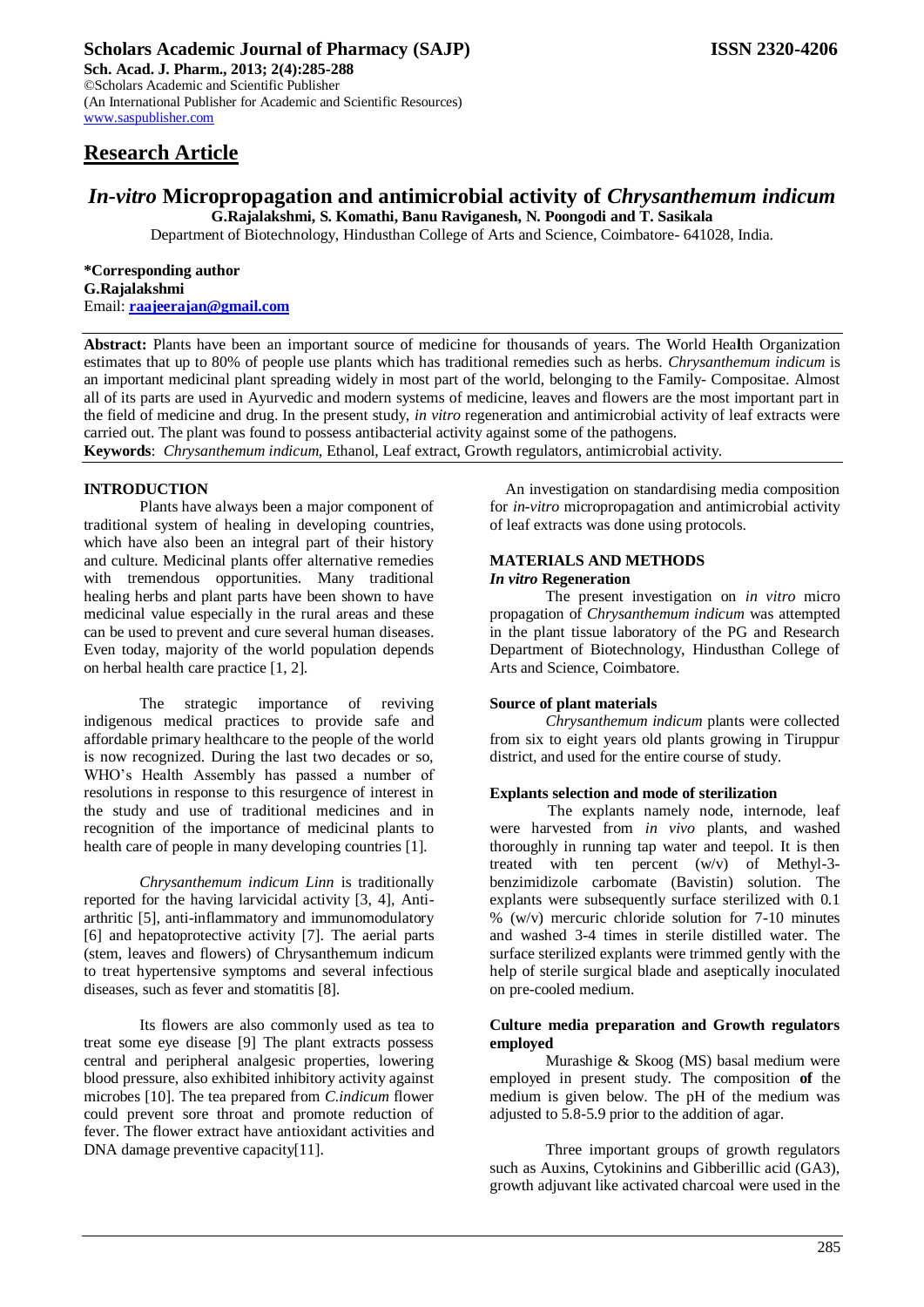experiments. All the growth regulators and growth adjuvant are stored at  $4^{\circ}$ C until use. Three auxins namely α-Naphthalene Acetic acid (NAA), 2,4 - Dichlorophenoxy Acetic Acid (2,4 -D) and Indole 3- Acetic Acid (IAA) were used in these experiments.

#### **Explant Inoculation**

 The explants were taken from the cultures maintained in laboratory conditions in the growth room. For multiplication experiments, shoot tips, nodes, internodes and leaves were used as explants. For root induction experiments, shoot tips and nodes were used as explant. Inoculation was done in the laminar air flow chamber. The chamber was wiped with alcohol and cotton, the forceps and scalpel were kept in the steripot and UV light was put on for 15minutes before starting the inoculation. After 15minutes, the UV was put off and visible light and airflow was put on. Both arms were wiped with alcohol. The bottles containing media and explants were also wiped with alcohol and cotton and kept in the work desk of the chamber. The bottles were opened and cultures picked out carefully with forceps. They were kept on the brown paper on the work desk. Shoot tips, nodes, internodes and leaves were cut out carefully with the scalpel by holding with the forceps. It was then inoculated in the bottles containing medium using scalpel.

# **Antimicrobial Activity Sampling of the plant material**

 Fresh leaves of *Chrysanthemum indicum* were collected. The leaves were washed thoroughly 2-3 times with running tap water and then air dried under shade. The total dried mass was grounded to a fine uniform powder. The powder obtained after grinding was kept in small plastic bags with proper labelling.

#### **Ethanolic extraction of plant material**

 For extraction, the disease free and fresh plants were selected. About 10g of fresh and healthy leaves were taken and surface sterilized with 0.1% mercuric chloride for 20 seconds. Again the leaves were washed thoroughly with distilled water. With the help of mortar and pestle, the leaves were grounded well using ethanol as the solvent. It was then subjected to centrifugation for 15min at 10000rpm. Again it was filtered through Whatmann No.1 filter paper. The supernatant were collected and the plant extracts of different dilution.

## **Bacterial inoculum preparation**

 Bacterial cultures used in this study were obtained from Department of Biotechnology, Hindusthan College of Arts and Science, Coimbatore. Bacterial cultures included in this study were *Staphylococcus aureus, Bacillus subtilis, Escherichia coli, Klebsiella pneumonia, Psuedomonas aeruginosa* 

and *Streptococcus mutans.* All the cultures were grown in Nutrient broth medium. The inoculum was used for antibacterial assay.

#### **Fungal inoculum preparation**

 The cultures were obtained from Department of Biotechnology, Hindusthan College of Arts and Science, Coimbatore. It *includes Trichoderma viridae, Candida albicans, Penicillium chrysogenum, Aspergillus niger.* The fungal cultures were subcultured and maintained on Sabourauds dextrose medium.

### **Agar well diffusion method**

 The antimicrobial activity was tested against ethanolic extract of *Chrysanthemum indicum*. About 15-20 ml of Nutrient agar medium was poured in the sterilized petridish and allowed to solidify. One drop of bacterial strains was spread over the medium by a sterile cotton swab. Similarly, 15 – 20ml of Sabouraud Dextrose agar medium was prepared and fungal culture was spread over the medium by sterile cotton swab. Wells of 6mm in diameter and about 20mm was punctured in the culture medium using sterile cork borer. Varying concentrations of the extract (20µl, 40µl, 60µl, 80µl, 100µl, 120µl) was added to the wells. Plates were incubated at  $37^{\circ}$ C for 24 hours in case of bacteria and at room temperature for 3 -4 days for fungal cultures. Antimicrobial activities were evaluated by measuring the diameters of zone inhibition after the incubation period.

#### **RESULTS AND DISCUSSION** *In-Vitro* **Regeneration**

 Bulging of explant and induction of callus was observed on  $10^{th}$  day of culture. Callus formation was obtained within a period of 2 weeks in media supplemented with IAA and BAP. Callus obtained after incubation can be further proliferated and maintained by subculturing in auxin rich medium. Regeneration of shoots and roots from calli was obtained by subculturing on MS medium containing 2, 4 - D.

#### **Antimicrobial Activity**

The antimicrobial activity of *Chrysanthemum indicum* was analyzed. The bacterial culture of *Klebsiella pneumoniae, Bacillus subtilus, Staphylococcus aureus, Streptococcus mutans, Escherichia coli* in petriplates incubated along with the extract were checked for growth inhibition zone of organisms. The antimicrobial activity of the plant extract and their efficiency was quantitatively assessed using well diffusion methods. After 24 hours, the antibacterial activity of crude extract and ethanolic extracts of the plant *Chrysanthemum indicum* was studied and listed (Table.1).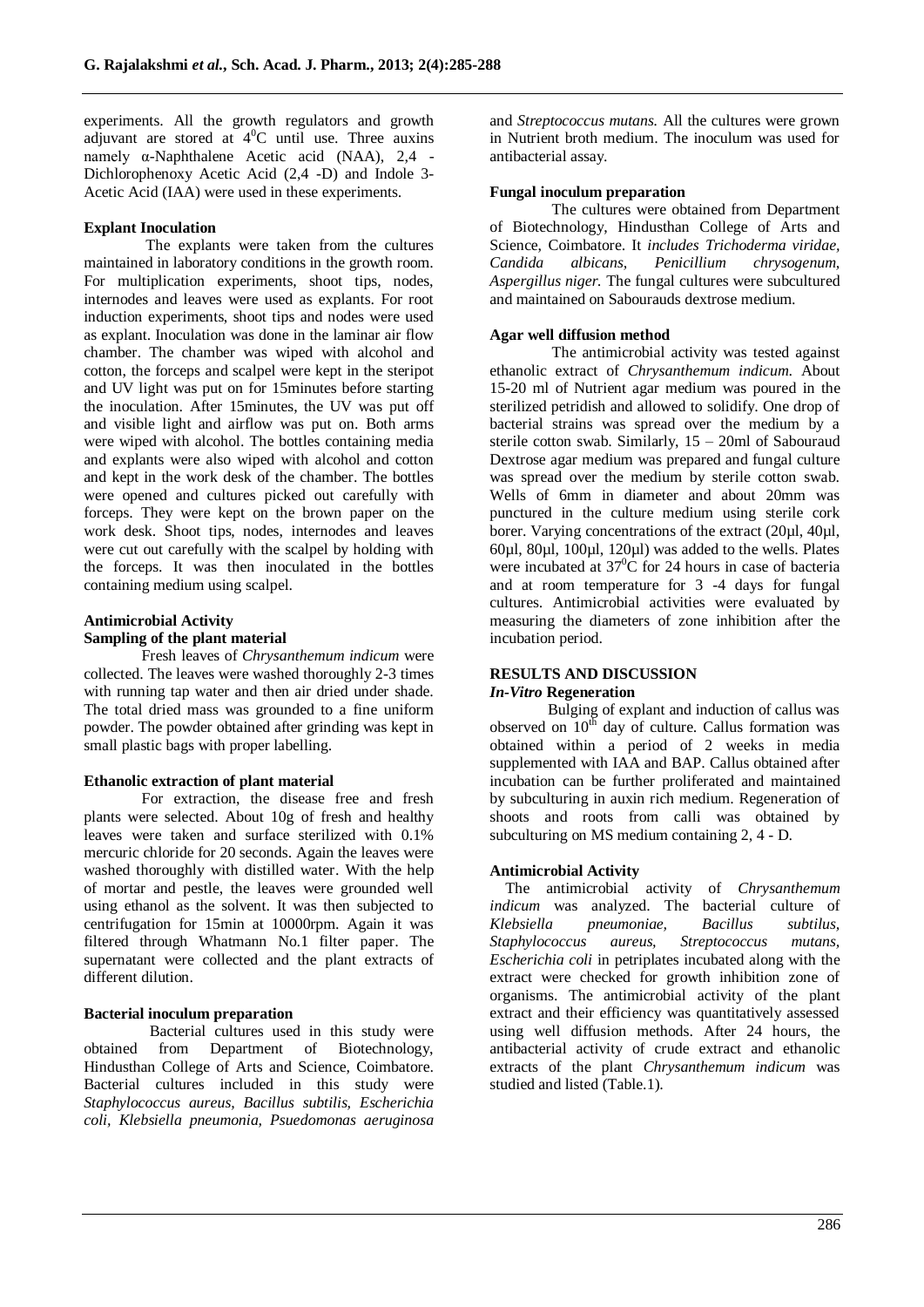| <b>MICROORGANISMS</b>  | Zone of inhibition (mm) at different concentrations |            |            |            |            |                  |             |
|------------------------|-----------------------------------------------------|------------|------------|------------|------------|------------------|-------------|
|                        | <b>Control</b>                                      | $20 \mu l$ | $40 \mu l$ | $60 \mu l$ | $80 \mu l$ | 100 <sub>µ</sub> | $120 \mu$ l |
| Klebsiella pneumonia   |                                                     | 14         | 15         | 15         | 18         | 20               | 21          |
| Bacillus subtilus      |                                                     | 12         | 12         | 13         | 14         | 15               | 15          |
| Psuedomonas aeruginosa |                                                     | 12         | 12         | 13         | 13         | 13               | 15          |
| Staphylococcus aureus  |                                                     | 8          | 8          | 9          | 8          | 10               | 10          |
| Escherichia coli       | $- -$                                               | 11         | 12         | 15         | 17         | 17               | 19          |
| Streptococcus mutans   |                                                     | 12         | 12         | 13         | 14         | 15               | 15          |

#### **Table 1: Antibacterial activity of ethanolic leaf extract of** *Chrysanthemum indicum*

The ethanolic extracts of *Chrysanthemum indicum* showed highest degree of inhibition against *Klebsiella pneumonia* and *Escherichia coli*, moderate degree of inhibition against *Streptococcus mutans, Psuedomonas aeruginosa, Bacillus subtilus* and minimum degree of inhibition against *Staphylococcus aureus*.

The fungal culture of *Trichoderma viridae, Candida albicans, Penicillium chrysogenum, Aspergillus niger* in petriplates were incubated along with the extract were checked for growth inhibitions zone of organisms. After 3 days of incubation, it was observed that *Candida utilis* showed highest degree of inhibition and no zone was observed in the other 3 plates (Table 2).

|  |  | Table 2: Antifungal activity of ethanolic leaf extract of Chrysanthemum indicum |  |
|--|--|---------------------------------------------------------------------------------|--|
|  |  |                                                                                 |  |

| <b>MICROORGANISMS</b>   | Zone of Inhibition (mm) at Different Concentrations |            |            |            |            |                  |             |  |
|-------------------------|-----------------------------------------------------|------------|------------|------------|------------|------------------|-------------|--|
|                         | <b>Control</b>                                      | $20 \mu l$ | $40 \mu l$ | $60 \mu l$ | $80 \mu l$ | 100 <sub>µ</sub> | $120 \mu$ l |  |
| Candida utilis          | --                                                  | 15         | 18         | 21         | 24         | 25               | 28          |  |
| Penicillium chrysogenum |                                                     |            |            |            |            |                  |             |  |
| Trichoderma viridae     |                                                     |            |            |            |            |                  |             |  |
| Aspergillus niger       |                                                     |            |            |            |            |                  |             |  |

#### **CONCLUSION**

From the present study it is inferred that the plant has potent antimicrobial activity. Further investigation on the isolation of bioactive components from *Chrysanthemum indicum* would hold to increase its potential to use the plant as the source of new drugs. This study shows that *Chrysanthemum indicum* is a potential herbal medicine.

#### **REFERENCES**

- 1. Biljana Bauer Petrovska. Historical review of medicinal plants' usage. Pharmacogn Rev. 2012; 6(11): 1–5.
- 2. Ameenah Gurib Fakim. Medicinal plants: Traditions of yesterday and drugs of tomorrow. Molecular Aspects of Medicine 2006; 27:1–93.
- 3. Sarita Kumar, Naim Wahab, Monika Mishra, Radhika Warikoo. Evaluation of 15 Local Plant Species as Larvicidal Agents Against an Indian Strain of Dengue Fever Mosquito, Aedes aegypti L. (Diptera: Culicidae). Front Physiol. 2012; 3: 104.
- 4. Anupam Ghosh, Nandita Chowdhury, Goutam Chandra. Plant extracts as potential mosquito larvicides. Indian J Med Res. 2012 May; 135(5): 581–598.
- 5. Surender Singh, Vinod Nair, Y.K. Gupta. Antiarthritic activity of Majoon Suranjan (a polyherbal Unani formulation) in rat. Indian J Med Res. 2011; 134(3): 384–388.
- 6. Cheng W, Li J, YouT, Hu C. Antiinflammatory and immunomodulatory activities of the extracts from the inflorescence